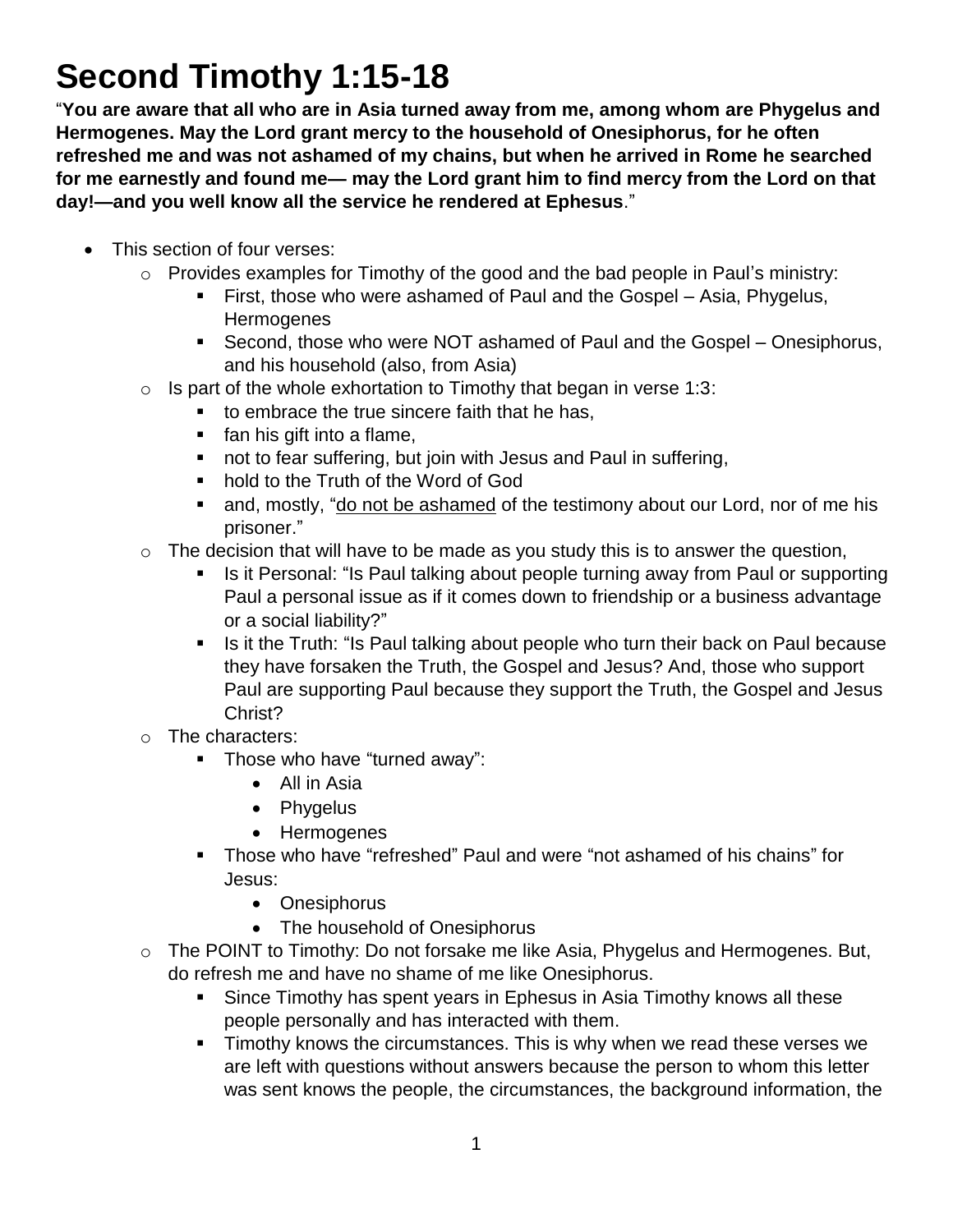first hand experiences and information and the rumors/hearsay. We do not even know:

- Who Phygelus, Hermogenes or Onesiphorus are.
- Where they live. Ephesus? For sure, Asia.
- How had they forsaken Paul? Words? Deeds? Legal charges? Lack of legal support?
- We are left to piece together the understanding that they forsook both Paul and Jesus Christ? Or, just Paul after his arrest, but still held to the Gospel?
- "ALL in Asia" means every believer in Asia? No, because several are going to be mentioned as faithful yet in Asia, and even in Ephesus including Timothy. And, the church that Timothy was leading. So, is "ALL" a hyperbole? An exaggeration for emphasis on the damage that has been done? A cry out of frustration and for self-pity? An emphasis on the importance of Timothy's decision to remain faithful?
- The text will say that Timothy knows these people and the circumstances better than Paul does because Timothy is there in Ephesus with boots on the ground.
- $\circ$  Interestingly even higher critics of this letter who reject the fact that Paul actually wrote this letter willingly accept these verse as authentic and from the pen of Paul because of the details and the need for the reader (Timothy) to already have personal information and experience to fill in the blanks and make sense of the letter.

## 2 Timothy 1:15 – "**You are aware that all who are in Asia turned away from me, among whom are Phygelus and Hermogenes**."

|         | 1492 [e]<br><b>Oidas</b><br>$15$ Οιδας<br>You know |            | 3778 [e]<br>touto<br>τοῦτο,<br>this | 3754 [e]<br>hoti<br>$5\tau$<br>that | $654$ [e]<br>apestraphēsan<br>απεστράφησάν<br>turned away from |          | 1473 [e]<br>me<br>$\mu \varepsilon$<br>me | 3956 [e]<br>pantes<br>πάντες οί<br>all | 3588 [e]<br>hoi<br>those | 1722 [e]<br>en<br>$\dot{\epsilon}$ v<br>in | 3588 [e]<br>tē<br>τņ<br>۰ |  |  |
|---------|----------------------------------------------------|------------|-------------------------------------|-------------------------------------|----------------------------------------------------------------|----------|-------------------------------------------|----------------------------------------|--------------------------|--------------------------------------------|---------------------------|--|--|
|         | V-RIA-2S                                           |            | DPro-ANS                            | Conj                                | V-AIP-3P                                                       |          | PPro-A1S                                  | Adi-NMP                                | Art-NMP                  | Prep                                       | Art-DFS                   |  |  |
| 773 [e] |                                                    | 3739 [e]   |                                     | 1510 [e]                            | 5436 [e]                                                       | 2532 [e] | 2061 [e]                                  |                                        |                          |                                            |                           |  |  |
| Asia    |                                                    | hōn        |                                     | estin                               | kai<br>Phygelos                                                |          | Hermogenes                                |                                        |                          |                                            |                           |  |  |
| Ἀσία    |                                                    | $\delta v$ |                                     |                                     | έστιν Φύγελος και                                              |          | Έρμογένης.                                |                                        |                          |                                            |                           |  |  |
| Asia    |                                                    |            | among whom                          | are                                 | Phygelus                                                       | and      | Hermogenes                                |                                        |                          |                                            |                           |  |  |
| N-DFS   |                                                    |            | RelPro-GMP<br>V-PIA-3S              |                                     | N-NMS                                                          | Conj     | N-NMS                                     |                                        |                          |                                            |                           |  |  |

- 1. "You know" two different words in 1:15 and 1:18
	- a. Here, in 1:15, "You know" from the Greek *oidas* refers to hearsay knowledge that had come from Rome to Ephesus. This was all Timothy could have known about what was happening.
	- b. 1:18, "You know" is from Greek *ginoskeis* and indicates Timothy had personal knowledge of the service Onesiphorus had provide him ad Paul in Ephesus.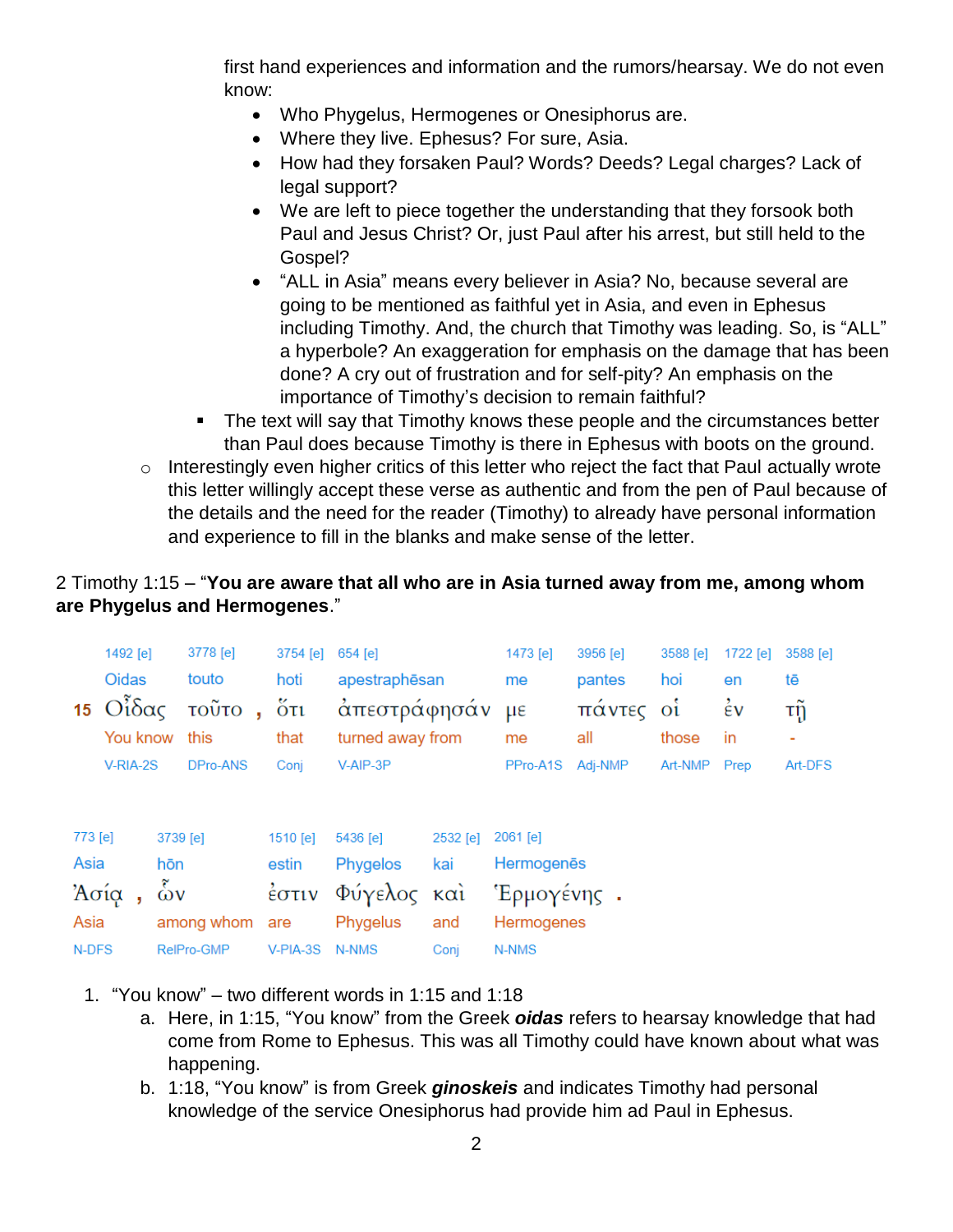- c. Paul is using this "You know" as an emphatic idiom with a tone of exhortation, to say something like, "Now, you know, the majority of people including some of our friends and church leaders, have decided NOT to do what I am commanding YOU TO DO!"
- 2. "in the province of Asia" is literally "in the Asia".
	- a. The western half of Turkey today.
	- b. Likely refers to all of the province of Asia, but at least refers to Ephesus.
		- i. About this time 66-68 AD the Jewish wars against Rome have broken out (beginning in 66 AD). This is the time the faithful Christians who understood Jesus' words to flee Jerusalem did so. The Apostle John left Jerusalem and settled in Ephesus right about this time. Even in John's writing of 1, 2, 3 John we hear of divisions in the church and church leaders rejecting John himself, along with the message and John's students that were sent to teach the churches.
	- c. Some commentators, though overwhelmingly rejected, suggest the reading "in Asia" should refer to Asians who had come from Ephesus (etc.) to find and support Paul in court became fainthearted and ashamed and fled back to Ephesus. That would mean the reading should be translated "from Asia" or "All of the believers who came from Asia to support me have turned away and returned home,….only Onesiphorus continued to look for me, find me and support me....and, he is now dead."
- 3. "ALL in Asia"
	- a. Does this mean every believer in the province of Asia has deserted Paul? It could be, but seems unlikely it was a 100% disaster because:
		- i. Several are going to be mentioned later in this letter (4:19)as faithful yet in Asia and in Ephesus including Timothy and the church that Timothy was leading.
		- ii. Other options for interpreting and understanding Paul's "all":
			- 1. Is "ALL" a hyperbole?
			- 2. An exaggeration for emphasis on the damage that has been done?
			- 3. A cry out of frustration and depression?
			- 4. An emphasis on the importance of Timothy's decision to remain faithful?
			- 5. Indeed, large numbers of people had turned away.
- 4. "turned away" or "deserted" is from *apostrepho* and refers to doctrinal apostasy
	- a. Since Paul makes it personal saying they have "turned away from me" we can assume they have personally rejected Paul and found new leadership. They have forsaken their alliance with Paul and aligned with others.
	- b. Since Paul is not "a personality preacher" or a self-promoter or an individual trying to start his own church or ministry, but one who totally lines up with Jesus Christ, the Word of God and the Church this would mean that "turning away" from Paul could mean nothing short of forsaking his teaching. At minimum, it means they have forsaken a portion of his teaching, which in reality (as seen in Galatia and Corinth) they have corrupted the truth and no longer have the pure Gospel.
	- c. This is the same verb used in this letter and Titus that refers to abandoning the Gospel.
		- i. 2 Timothy  $4:4 -$  "For the time is coming when people will not endure sound[a] teaching, but having itching ears they will accumulate for themselves teachers to suit their own passions, and **will turn away** from listening to the truth and wander off into myths.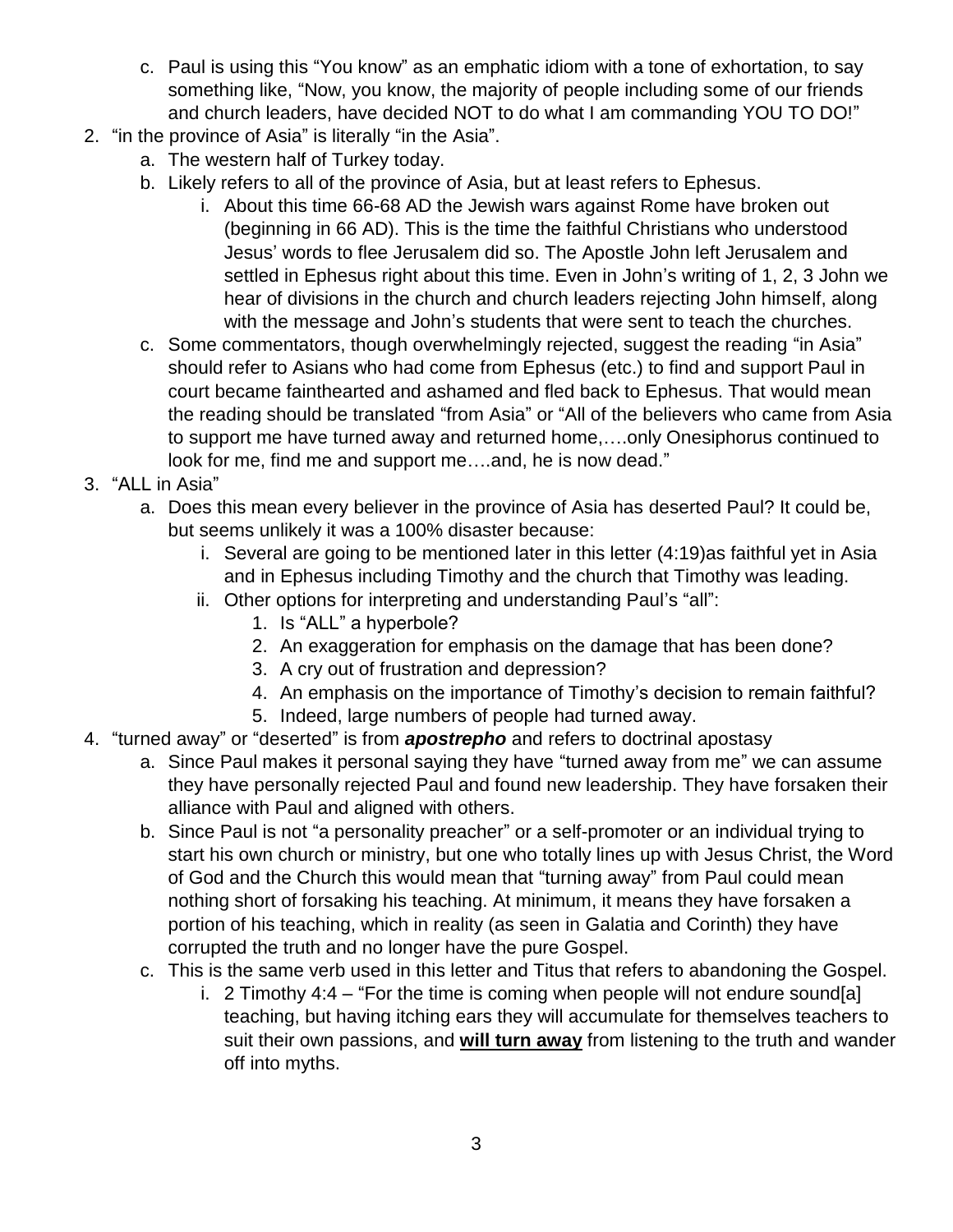- ii. Titus 1:14 "This testimony is true. Therefore rebuke them sharply, that they may be sound in the faith, not devoting themselves to Jewish myths and the commands of people who **turn away from** the truth.
- d. A different verb is used of deserting Paul for personal reasons in 2 Timothy 4:10: "For Demas, in love with this present world, **has deserted** me and gone to Thessalonica.
- 5. Phygelus and Hermogenes we know nothing more about them. Likely, they were:
	- a. Known very well by Paul and Timothy
	- b. Friends at some level with Paul
	- c. "Christian Leaders" who had worked with Paul, under Paul
	- d. They were cowards (they had "fled" in the face of battle, something Paul does not want Timothy to do.)
	- e. Broke away from Paul and Paul's doctrine to embrace a different teaching and lead people in a different direction
	- f. 2 Timothy 2:17-17 mentions two more Hymenaeus and Philetus
	- g. These men all four had become Paul's opposition in Ephesus and Asia. (John would have to deal with them soon.)

## 2 Timothy 1:16 – "**May the Lord grant mercy to the household of Onesiphorus, for he often refreshed me and was not ashamed of my chains**,"

|                   | 1325 [e]                       |           | 1656 [e]     | 3588 [e]            | 2962 [e]         | 3588 [e]   | 3683 [e]                |                | 3624 [e]          | 3754 [e]             | 4178 [e]     |  |
|-------------------|--------------------------------|-----------|--------------|---------------------|------------------|------------|-------------------------|----------------|-------------------|----------------------|--------------|--|
|                   | Dōē                            |           | eleos        | ho                  | <b>Kyrios</b>    | tō         | Onesiphorou             |                | oikō              | hoti                 | pollakis     |  |
| 16                | Δώη<br>May grant<br>$V-AOA-3S$ |           | έλεος δ      |                     | Κύριος           | τῶ         | Όνησιφόρου              |                | $o$ ἴκ $\omega$ , | $\ddot{\text{o}}$ ti | πολλάκις     |  |
|                   |                                |           | mercy        | the                 | Lord             | to the     | of Onesiphorus<br>N-GMS |                | household         | because              | often<br>Adv |  |
|                   |                                |           | N-ANS        | Art-NMS             | N-NMS            | Art-DMS    |                         |                | N-DMS             | Conj                 |              |  |
|                   |                                |           |              |                     |                  |            |                         |                |                   |                      |              |  |
|                   |                                |           |              |                     |                  |            |                         |                |                   |                      |              |  |
| 1473 [e]          |                                | 404 [e]   |              | 2532 [e]            | 3588 [e]         | $254$ [e]  | 1473 [e]                | 3756 [e]       | 1870 [e]          |                      |              |  |
| me                |                                | anepsyxen |              | kai                 | tēn              | halysin    | mou                     | ouk            | epaischynthe      |                      |              |  |
| $\mu \varepsilon$ |                                |           | ανέψυξεν     | $\kappa$ $\alpha i$ | $\vec{\text{m}}$ | άλυσίν μου |                         | $\vec{\omega}$ | έπαισχύνθη.       |                      |              |  |
| me                |                                |           | he refreshed | and                 | the              | chain      | of me                   | not            | he was ashamed of |                      |              |  |
|                   | PPro-A1S                       | V-AIA-3S  |              | Coni                | Art-AFS          | N-AFS      | PPro-G1S                | Adv            | V-AIP-3S          |                      |              |  |

- 1. "household of Onesiphorus"
	- a. It would seem Onesiphorus is NOT with his household in Ephesus otherwise if Onesiphorus was in Ephesus where Timothy is Paul would have written, "May the Lord grant mercy to Onesiphorus and his household.":
		- i. Onesiphorus has been with Paul in Rome
		- ii. Onesiphorus does not appear to be with Paul any longer in Rome
		- iii. It is highly probable from what is written here, and later, that Onesiphorus is no longer alive.
		- iv. We could push this one step further and suggest that Onesiphorus died in Rome possibly by some form of persecution or execution for having been aligned with Paul.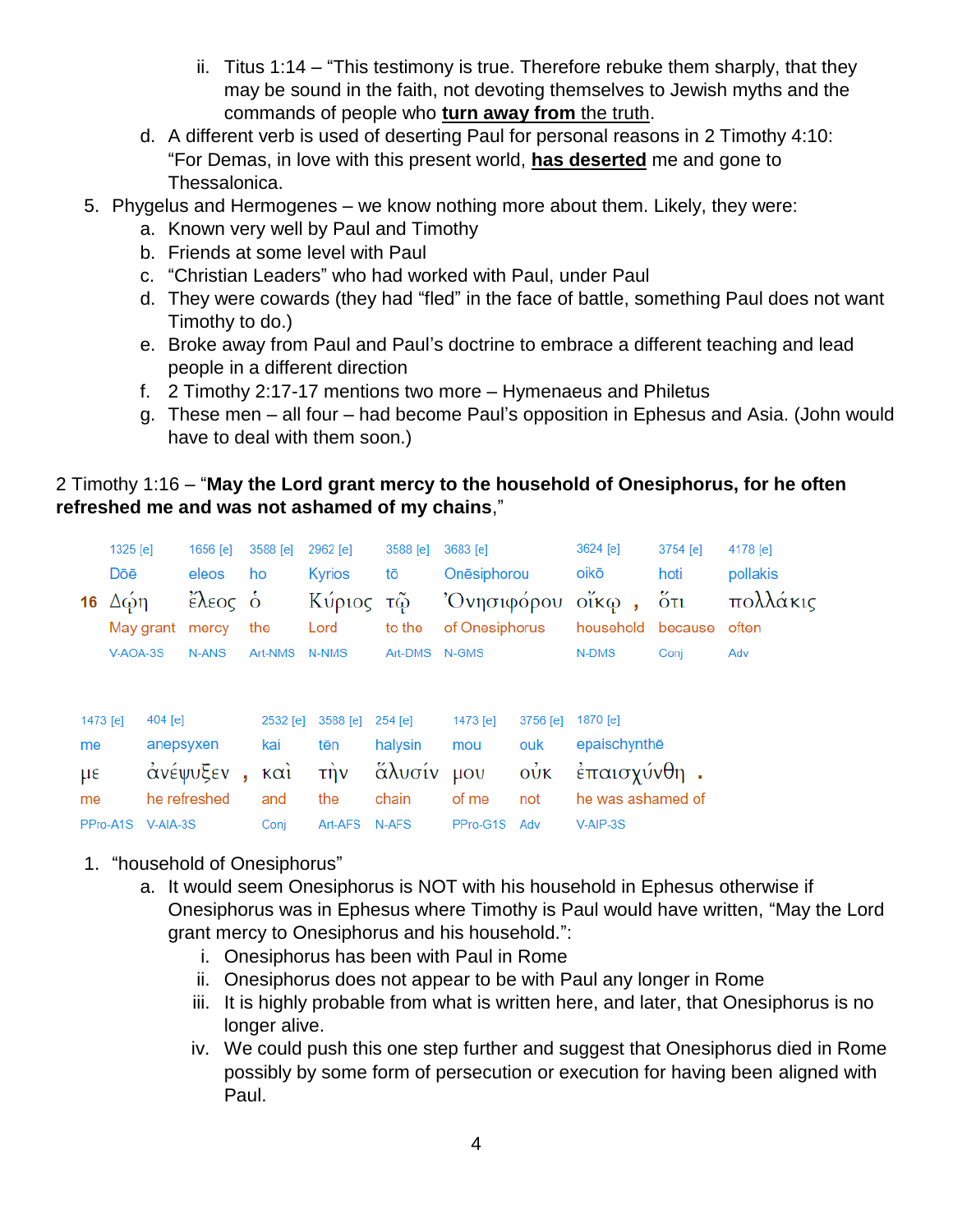- v. This would make Paul's request for Timothy to come visit him even more treacherous.
- vi. And, Timothy may have come and been arrested in the fall of 67 AD, but released after Nero's death (by suicide fleeing his Praetorian Guard) on June 9, 68 AD which would line up perfectly with the 68 AD writing of the book of Hebrews as stated in Hebrews 13:23: "You should know that our brother Timothy has been released, with whom I shall see you if he comes soon."
- vii. 2 Timothy 4:19 again mentions Onesiphorus' family, but the man is not mentioned: "Greet Prisca and Aquila, and the household of Onesiphorus."
- 2. "mercy" is for Onesiphorus' household is present tense; but "mercy" for Onesiphorus' in 1:18 is future tense. This is another fairly strong indication that Onesiphorus is no longer alive.
- 3. "refreshed" physically such as food and drink; emotionally such as visits in prison, support, encouragement.
	- a. Prisoners were supported by friends and family, not the Roman government
	- b. Onesiphorus refreshed Paul
- 4. "not ashamed of my chains"
	- a. This means Onesiphorus was willing to risk his own reputation and life for Paul and Paul's Gospel by visiting Paul a criminal in a Roman prison
	- b. This does NOT mean Onesiphorus was not embarrassed.

## 2 Timothy 1:17 – "**but when he arrived in Rome he searched for me earnestly and found me**— "

| $235$ [e] | 1096 [e]          | 1722 [e] 4516 [e] |       | 4709 [e]                                            | 2212 [e]         | 1473 [e]      | 2532 [e] 2147 [e] |            |
|-----------|-------------------|-------------------|-------|-----------------------------------------------------|------------------|---------------|-------------------|------------|
| alla      | genomenos         | en                | Rhōmē | spoudaiōs                                           | ezētēsen         | me            | kai               | heuren     |
|           |                   |                   |       | 17 ἀλλὰ γενόμενος ἐν ' Ρώμη , σπουδαίως ἐζήτησέν με |                  |               |                   | και εύρεν. |
| But       | having arrived in |                   | Rome  | earnestly                                           | he sought out me |               | and               | found [me] |
| Conj      | V-APM-NMS         | Prep              | N-DFS | Adv                                                 | $V-AIA-3S$       | PPro-A1S Conj |                   | V-AIA-3S   |

- 1. Onesiphorus was a faithful friend and a true believer.
- 2. Onesiphoruss /**on-ay-sif-or-os**/ means "bringing advantage" or "bearer of profit"
	- a. From:
		- i. Onesimos meaning "useful"
		- ii. Phero meaning "to bear", "carry", "bring forth"
	- b. Onesimos was a slave of Philemon a Christian in Colossae, Asia who became a believer and followed Paul's teaching. Onesimos /on-ay-sim-os/ means "useful". From the word "onesis which means "use", "profit", "advantage"
- 3. Onesiphorus is being used by Paul as an example for Timothy.
- 4. "having arrived in Rome" most likely from Ephesus
- 5. "earnestly he searched for me" literally means "he looked diligently"
	- a. Paul was not easy to find among the many Roman prisoners.
	- b. Onesiphorus had to put forth effort and invest time and resources finding Paul
- 6. "found me"